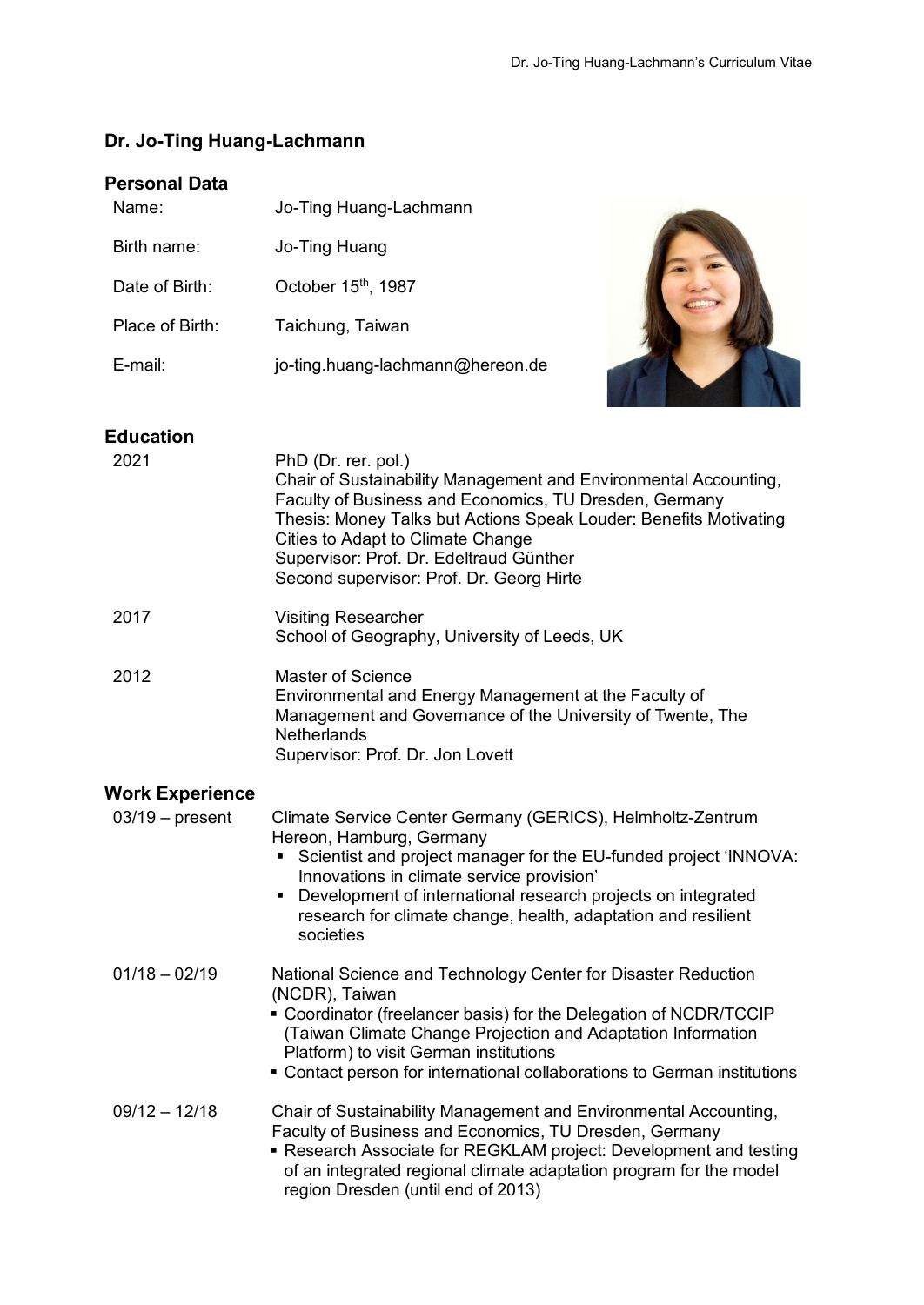|                 | • Doctoral research project on economics of climate adaptation in cities<br>(from 2014 onwards)                                                                                                                                                                                                                                                                                  |
|-----------------|----------------------------------------------------------------------------------------------------------------------------------------------------------------------------------------------------------------------------------------------------------------------------------------------------------------------------------------------------------------------------------|
| $01/14 - 11/14$ | Climate Service Center Germany/Hemholtz-Zentrum Geesthacht,<br>Centre for Materials and Coastal Research, Germany<br>• Working for the research project of 'Transdisciplinary communication<br>processes'<br>• Hosting a workshop on transdisciplinary dialog between science and<br>practice                                                                                    |
| $07/11 - 08/11$ | Hemholtz-Zentrum Geesthacht, Centre for Materials and Coastal<br>Research, Germany<br>• Intern in LOICZ IPO (Land-Ocean Interactions in the Coastal Zone)<br>Research topic: Risks and Opportunities of Climate Change in<br>Hamburg                                                                                                                                             |
| $09/10 - 06/11$ | Asia Environmental Technical Corp., Taiwan<br>• Part-time project assistant for developing mitigation policy for Chiayi<br>County, Taiwan<br>Assisting the Low-Carbon Office in New Taipei City, Taiwan                                                                                                                                                                          |
| $09/10 - 06/11$ | Graduate Institute of Environmental Education, National Taiwan<br>Normal University, Taiwan<br>• Part-time project assistant for Green University Project<br>" Carrying out research focusing on environmental education for<br>adaptation to climate change                                                                                                                     |
| $11/08 - 12/10$ | Environmental Protection Bureau, Kaohsiung City Government,<br>Taiwan<br>Intern and student representative<br>• Coordination with ICLEI-Local Governments for Sustainability<br>• Collection of climate mitigation and adaptation cases for local climate<br>policy planning<br>■ Kaohsiung City Government Delegation to participate and present in<br>UNFCCC COP 14, 15 and 16 |

## **List of publications**

## **Publications (peer reviewed)**

Swart, R., Celliers, L., Collard, M., Prats, A. G., Huang-Lachmann, J. T., Sempere, F. L., ... & Timmermans, W. (2021). Reframing climate services to support municipal and regional planning. **Climate Services**, 22, 100227.

Huang-Lachmann, J.T. and Guenther, E., 2020. From Dichotomy to an Integrated Approach: Cities' Benefits of Integrating Climate Change Adaptation and Mitigation. **Sustainability**, 12(18), p.7591. https://doi.org/10.3390/su12187591

Gulizia, C., Langendijk, G., Huang-Lachmann, J.T., de Amorim Borges, P., Flach, R., Githaiga, C. and Rahimi, M., 2020. Towards a more integrated role for early career researchers in the IPCC process. **Climatic Change**, *159*(1), pp.75-85. <https://doi.org/10.1007/s10584-019-02604-5>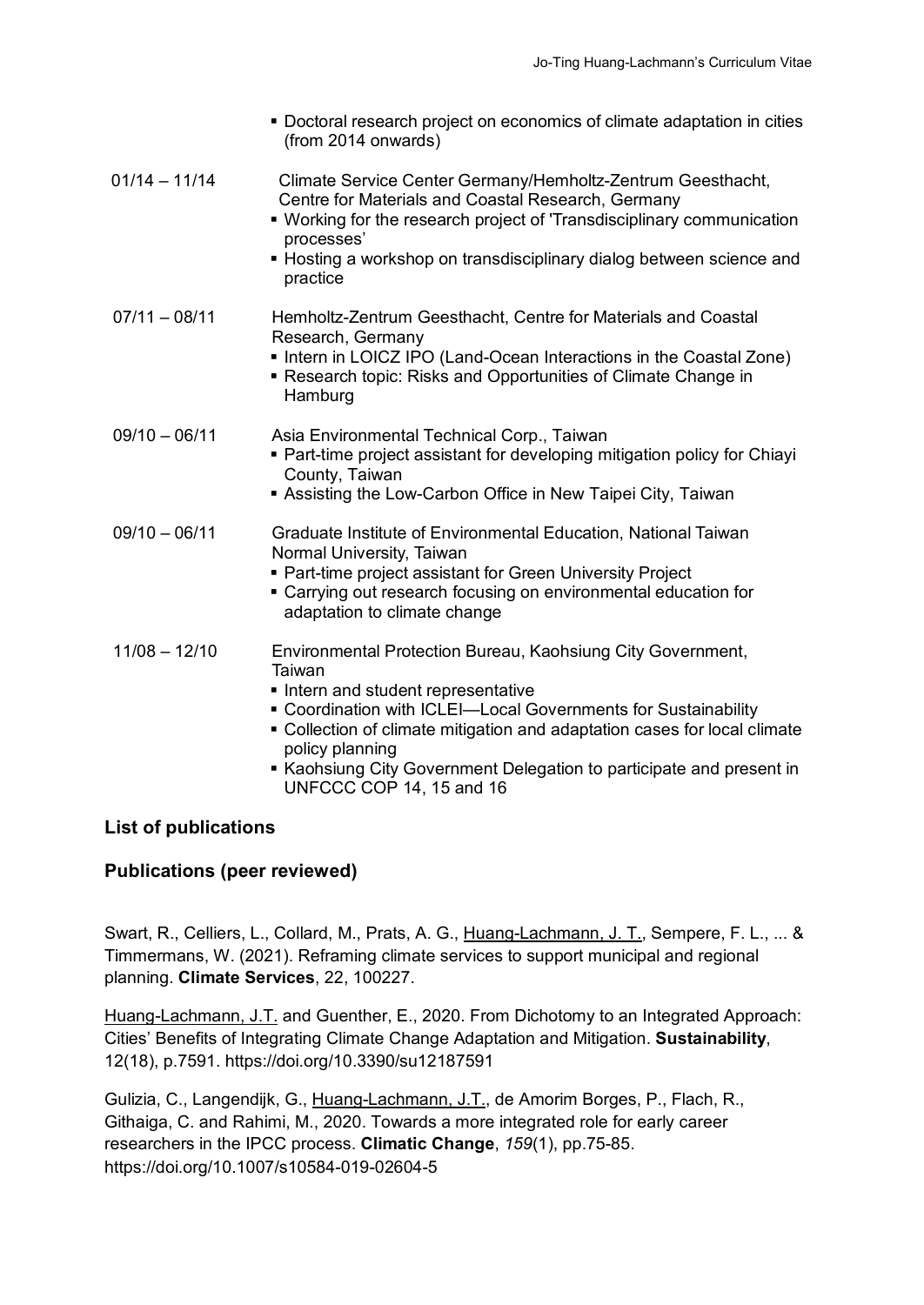Huang-Lachmann, J.-T., 2019, "Systematic review of smart cities and climate change adaptation", **Sustainability Accounting, Management and Policy Journal**, Vol. 10 No. 4, pp. 745-772. https://doi.org/10.1108/SAMPJ-03-2018-0052

Huang-Lachmann, J.-T., Hannemann, M., & Guenther, E., 2018. Identifying links between economic opportunities and climate change adaptation: Empirical evidence of 63 cities. **Ecological Economics**, 145: 231-243. doi:10.1016/j.ecolecon.2017.09.001

Huang-Lachmann, J. -T., & Lovett, J. C., 2016. How cities prepare for climate change: Comparing Hamburg and Rotterdam. **Cities**, 54: 36-44. doi:10.1016/j.cities.2015.11.001

## **Published books and documents**

Brinkmann, C., Bergmann, M., Huang-Lachmann, J. -T., Rödder, S., & Schuck-Zöller, S., 2015. Zur Integration von Wissenschaft und Praxis als Forschungsmodus - Ein Literaturüberblick. Report 23, Climate Service Center Germany, Hamburg

Brinkmann, C., Schuck-Zöller, S., Bergmann, M., Huang-Lachmann, J.-T., & Rödder, S., 2015. Die Einbindung von Praxisakteuren in transdisziplinärer Forschung als sozialer Prozess. In: H. Korn, K. Bockmühl, & R. Schliep (Eds.), Biodiversität und Klima: Vernetzung der Akteure in Deutschland XI. – Ergebnisse und Dokumentation der 11.Tagung. BfN-Skripten 389: 76-79.

DIN SPEC 35810: 2014-11, Stakeholder Engagement - Guidelines for decision making processes dealing with climate change. (Initiator: TU Dresden, Chair of Environmental Management and Accounting. Content coordination: Jo-Ting Huang)

### **Conference presentations**

Huang-Lachmann, J.-T., 2018. Systematic Review of Climate Adaptation Benefits in Cities, 15th Congress of the International Society for Ecological Economics, 12 September 2018, Puebla, Mexico. (Oral Presentation)

Gulizia, C., Langendijk, G., Huang-Lachmann, J.-T., De Amorim, P.B., Rahimi, M., Flach, R., Githaiga, C., 2018. Towards a more integrated role for early career researchers in the IPCC process, Deutschen IPCC-Jahrestagung, 26-27 February, Nauen, Germany. (Poster)

Huang-Lachmann, J.-T., 2017. Benefits and Opportunities of Climate Adaptation in Cities: Findings of Systematic Literature Review. 21th Conference of the Environmental and Sustainability Management Accounting Network (EMAN): Sustainability Accounting and Control for Smart Cities, 27-29th June, Liège, Belgium. (Oral Presentation)

IPCC-Future Earth-PROVIA Workshop on "Integrated research on climate risk and sustainable solutions across IPCC working groups: Lessons learnt from the AR5 to support the AR6" on 29-31 August 2016, Stockholm, Sweden. (contributed to Regional Task Group) [Report](https://www.ipcc.ch/apps/eventmanager/documents/40/210920161045-INF.8-Provia.pdf)

Huang, J.-T.; Bergmann, M; Brinkmann, C.; Rödder, S.; Schuck-Zöller, S., 2014, Transdisciplinary communication processes supporting integration strategies—overview of approaches in climate change adaptation. REKLIM Conference, Berlin, Germany (Oral presentation)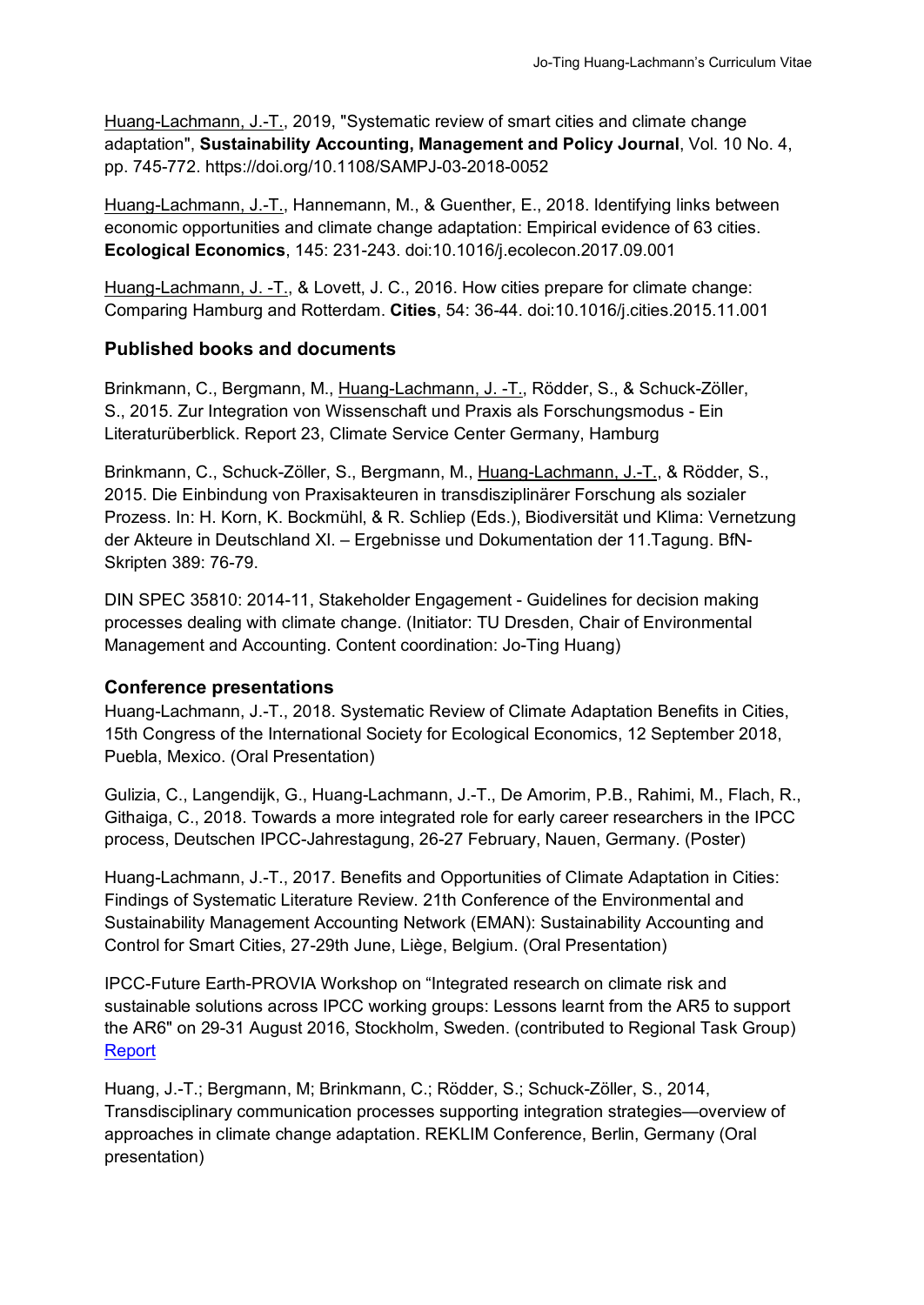Huang, J.-T.; Bergmann, M; Brinkmann, C.; Rödder, S.; Schuck-Zöller, S., 2014, Transdisciplinary communication and stakeholder integration in climate change adaptation, 14th EMS/ 10th ECAC Conference, Prague, Czech Republic (Poster)

Huang, J.-T.; Lovett, J., 2014, Transforming Climate Change Risks into Opportunities: Cases of Cities Showing Synergies in Mitigation, Adaptation and Energy. Cities, Energy and Climate Change Mitigation conference, Leeds, UK. (Oral Presentation)

Huang, J.-T.; Guenther, E., 2013, Cost and choice - how economic incentives drive cities to adapt to climate change despite uncertainty. Interdisciplinary Conference of Young Earth System Scientists. Hamburg, Germany. (Oral Presentation and Poster)

Huang, J.-T., 2013, Assessing Benefits of Local Climate Change Adaptation—Linkage between Environmental Performance in Climate Adaptation and Economic Performance in Cities, Porter and Eco-innovation Workshop, Leeds, UK. (Poster)

Huang, J.-T.; Guenther, E., 2013, Economic opportunities in climate change adaptation: case study of cities. Climate Change and Regional Response 2013, Dresden, Germany (Oral Presentation)

Huang, J.-T.; Guenther, E., 2013, Climate Change as Opportunities for Cities—Innovations in Adaptation Policy. Conference: Improving energy access through climate finance: picking the winners. University of Twente, the Netherlands (Oral Presentation)

Huang, J.-T.; Lovett, J., 2012, A theoretical model of the Porter hypothesis and institutional economics: climate change adaptation in Hamburg and Rotterdam. 6. Workshop on Social Sciences in Climate Change Adaptation. University of Kassel, Germany. (Oral Presentation)

### **Fellowships and Awards**

| 27/06/2017 - 29/06/2017 | Travel Awards for Conferences received from Graduate<br>Academy, TU Dresden, Germany (800 Euro)                                                                                  |
|-------------------------|----------------------------------------------------------------------------------------------------------------------------------------------------------------------------------|
| 03/04/2017 - 13/05/2017 | Travel Grants for short-term research stays Award from<br>Graduate Academy, TU Dresden, Germany for research stay<br>at School of Geography, University of Leeds, UK (3000 Euro) |
| 01/04/2014 - 31/03/2017 | DAAD Doctoral Scholarship for Doctoral Project at Chair of<br>Environmental Management and Accounting, Faculty of<br>Business and Economics, TU Dresden, Germany (36000 Euro)    |
| 01/09/2011 - 31/08/2012 | DELTA/NTIO Joint Environmental Scholarship, Taiwan-The<br>Netherlands for Master of Environmental and Energy<br>Management, University of Twente, the Netherlands (7000<br>Euro) |
| 01/07/2011 - 30/08/2011 | National Science Council/DAAD Summer Institute Program,<br>Taiwan-Germany for research at Helmholtz-Zentrum<br>Geesthacht, Germany (3400 Euro)                                   |
| Yearly Award of 2010    | Mutstanding Award of Technological and Vocational<br>Education, Ministry of Education, Taiwan                                                                                    |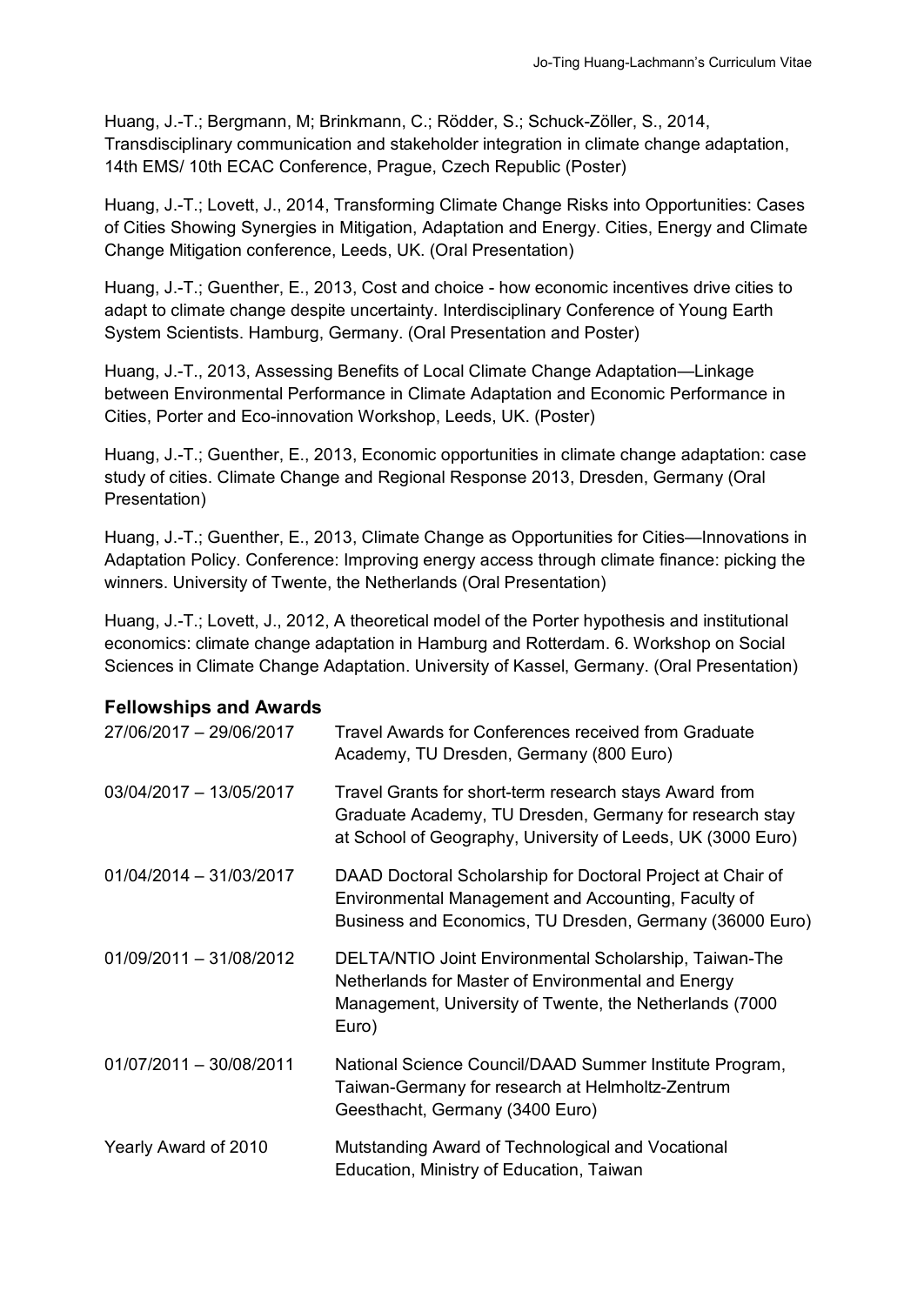Yearly Award of 2010 National Youth Contribution Award of International Participation in Individual Category, Executive Yuan, Taiwan 20/06/2010 – 26/08/2010 International Affairs Training Program, Ministry of Foreign Affairs, Taiwan for summer sessions at UCLA (University of

California, Los Angeles), USA (4500 Euro)

### **Funded Travels to International Conferences**

| 28/06/2018 - 29/06/2018 | Early Career Scientist Representative, Future Earth Risk KAN<br>Meeting, Paris, France                                                                                                                                                                                   |
|-------------------------|--------------------------------------------------------------------------------------------------------------------------------------------------------------------------------------------------------------------------------------------------------------------------|
| 22/01/2018 - 24/01/2018 | Early Career Network of Networks 2018 Meeting, London, UK                                                                                                                                                                                                                |
| 22/11/2017 - 25/11/2017 | Early Career Scientist Representative, Future Earth Risk KAN<br>Scoping Workshop and Resilience Forum, Tokyo, Japan                                                                                                                                                      |
| 17/03/2017 - 23/03/2017 | Early Career Scientist Representative, Future Earth Science<br>and Engagement Committee Meeting, Montreal, Canada                                                                                                                                                        |
| 29/08/2016 - 31/08/2016 | Early Career Scientist Representative selected by WCRP<br>(WMO World Climate Research Program), IPCC-Future Earth-<br>PROVIA Workshop: identifying the gaps to be addressed in<br>AR6, Stockholm, Sweden                                                                 |
| 31/10/2011 - 02/11/2011 | Panellist in Session of Barriers and Bridges, Integrated<br>Research on Disaster Risk (IRDR) Conference 2011: Disaster<br>Risk: Integrating Science and Practice, Beijing, China                                                                                         |
| 03/06/2011 - 05/06/2011 | Representative of Kaohsiung City Government to attend<br>Resilient Cities 2011- The Annual Global Forum on Urban<br>Resilience and, Bonn, Germany                                                                                                                        |
| 04/12/2010 -12/12/2010  | Representative of Kaohsiung City Government to attend U.N.<br>Framework Convention on Climate Change COP 16, Cancun,<br>Mexico                                                                                                                                           |
| 28/05/2010 - 30/05/2010 | Representative of Kaohsiung City Government to attend<br>Resilient Cities 2010-First World Congress on Cities and<br>Adaptation to Climate Change, Bonn, Germany                                                                                                         |
| 07/12/2009 - 18/12/2009 | Representative of Kaohsiung City Government to attend U.N.<br>Framework Convention on Climate Change COP 15,<br>Copenhagen, Denmark and Presenter in the session of<br>ICLEI-Local Government Climate LOUNGE: "Kaohsiung City:<br>Towards a Sustainable Future", Denmark |
| 09/11/2009 - 15/11/2009 | Delegate of Chinese Taipei to attend APEC (Asia-Pacific<br>Economic Cooperation), Singapore                                                                                                                                                                              |
| 01/07/2010 - 30/08/2010 | Representative of Kaohsiung City Government to attend U.N.<br>Framework Convention on Climate Change COP 14, Poznan,<br>Poland                                                                                                                                           |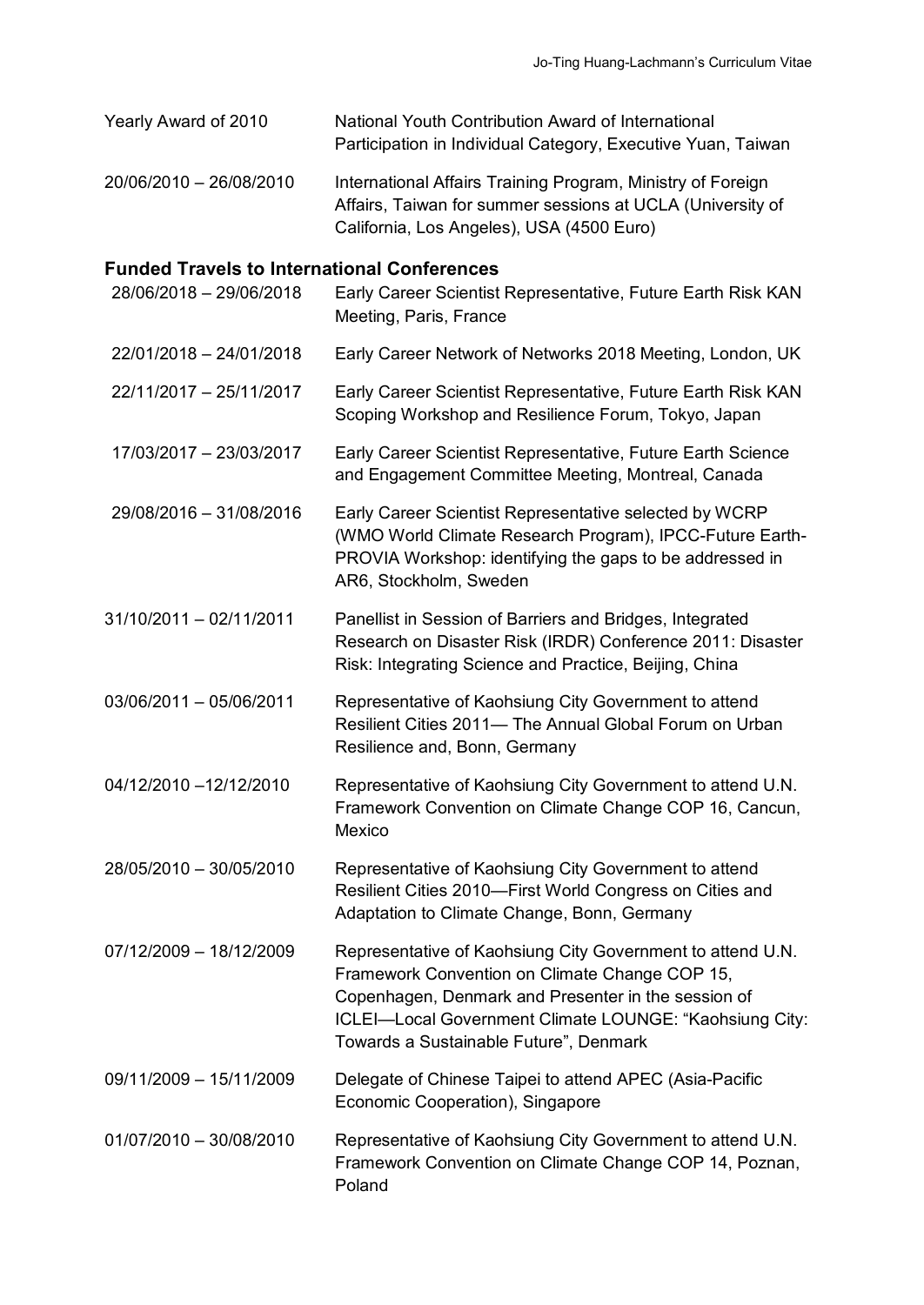| <b>Teaching Activities</b>                 |                                                                                                                                                                                                          |
|--------------------------------------------|----------------------------------------------------------------------------------------------------------------------------------------------------------------------------------------------------------|
| From 2018 on                               | Several trainings on the topic of climate change adaptation                                                                                                                                              |
|                                            | Kaohsiung City Government, Taiwan<br>٠<br>NCDR/TCCIP, Taiwan<br>٠                                                                                                                                        |
| 16/06/2014 - 27/06/2014                    | Stakeholder Engagement (ICREP Short Course: Formulating<br>Project Proposals For Climate Change Mitigation And Clean<br>Energy), University of Twente, the Netherlands                                   |
| 16/06/2014 - 27/06/2014                    | Mitigation and Adaptation to Climate Change (ICREP Short<br>Course: Formulating Project Proposals For Climate Change<br>Mitigation And Clean Energy), University of Twente, the<br>Netherlands           |
| 16/06/2014 - 27/06/2014                    | Proposal Writing and Project Management (ICREP Short<br><b>Course: Formulating Project Proposals For Climate Change</b><br>Mitigation And Clean Energy), University of Twente, the<br><b>Netherlands</b> |
| 15/10/2013 - 31/03/2014                    | Content Analysis, Faculty of Business and Economics, TU<br>Dresden, Germany                                                                                                                              |
| $01/10/2013 - 01/10/2013$                  | Climate Change and Climate Change Policy, Master of<br>Environmental and Energy Management, University of Twente,<br>the Netherlands                                                                     |
| $01/10/2012 - 31/03/2013$                  | Teaching Case Seminar on Topic of Climate Change<br>Adaptation in the City Governments, Faculty of Business and<br>Economics, TU Dresden, Germany                                                        |
| <b>Organization of scientific meetings</b> |                                                                                                                                                                                                          |

# 25/11/2014 – 26/11/2014 Workshop coordinator, Dialogue between Science and Practice, Hamburg, Germany (scientific workshop, 70 participants) 23/03/2011 – 25/03/2011 Organizing committee member, 2011 International Forum for a

Low Carbon Vision, Taipei, Taiwan (scientific conference, 200 participants)

## **Reviewer**

Nature Urban Sustainability

International Journal of Sustainable Energy Planning and Management

Science of the Total Environment

Sustainability Accounting, Management and Policy Journal

International Science Council proposals